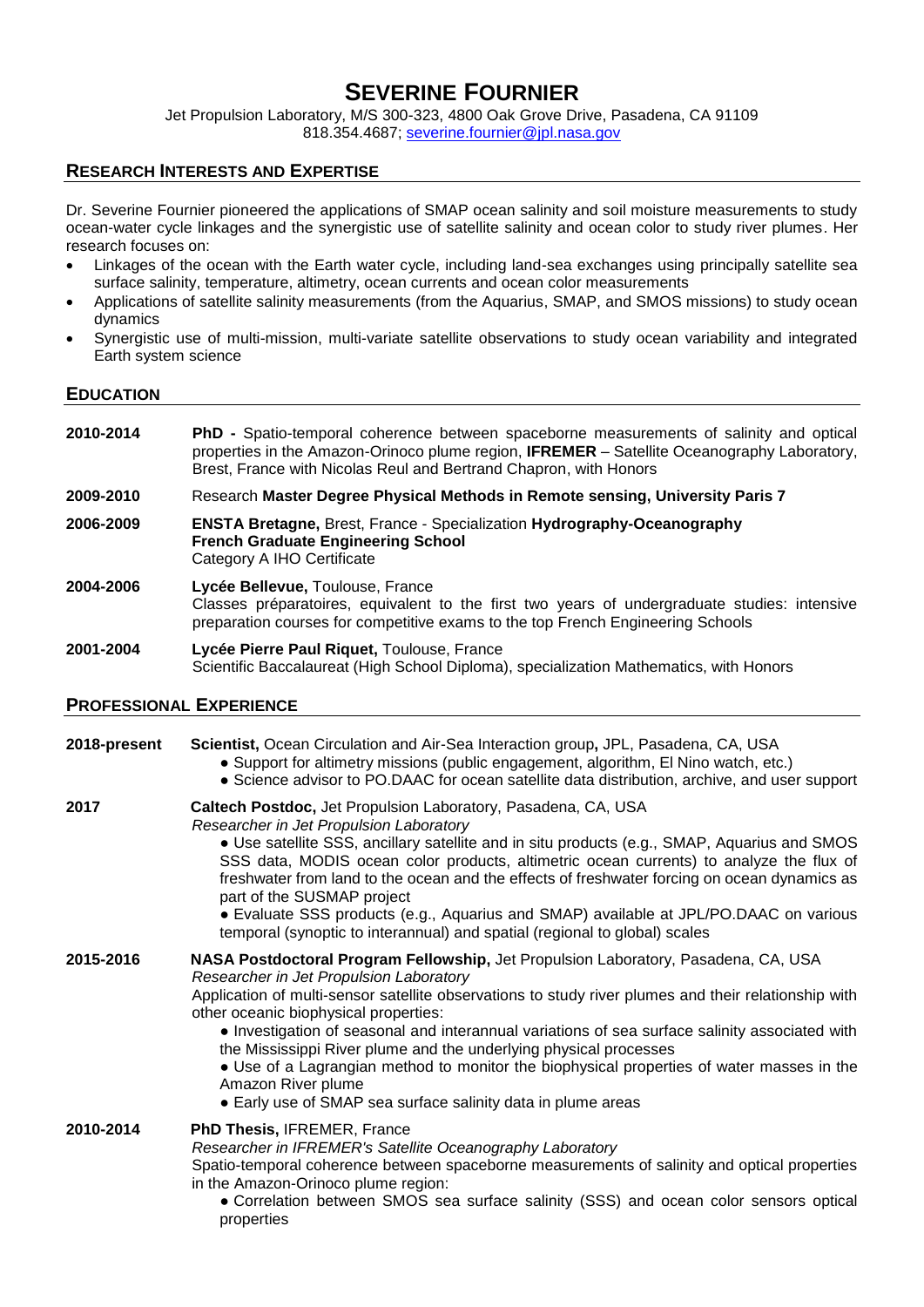|                  | • Establishment of the conservative mixing relationships in the Amazon plume<br>• SSS retrieval from ocean color in the Amazon plume<br>• Lagrangian approach of the SSS/optical properties relationship using altimetric currents                                                                                                                        |
|------------------|-----------------------------------------------------------------------------------------------------------------------------------------------------------------------------------------------------------------------------------------------------------------------------------------------------------------------------------------------------------|
| 2010<br>5 months | <b>CLS - Collecte et Localisation par Satellites, France</b><br>Research internship in the Space Oceanography Division<br>Intercalibration of an ICES at altimetric database with the conventional altimetric radars:<br>• Comparisons between ICESat, Jason-1 and ENVISAT data<br>• Study of cross overs (ICESat-ICESat, ICESat-ENVISAT, ICESat-Jason-1) |
| 2009<br>5 months | <b>CARIS BV, The Netherlands</b><br>Assistant engineer<br>Study on the influence of input values in the computation of the total depth and horizontal<br>uncertainties of bathymetric data (TPE) and in the computation of a statistical method of<br>processing data (CUBE)                                                                              |
| 2008<br>2 months | Canadian Hydrographic Service, Canada<br>Hydrographer onboard Coast Guard Ship Matthew, Newfoundland and Labrador<br>• Bathymetric acquisitions on a launch<br>• Bathymetric data processing<br>• Tide gauges setting up, GPS acquisitions (rocks, coastlines)                                                                                            |
| <b>AWARDS</b>    |                                                                                                                                                                                                                                                                                                                                                           |

- **2021 JPL Voyager Bonus Award** for International Leadership
- **2020 NASA Early Career Public Achievement Medal** for early career achievement in pioneering research of land-sea-water cycle linkages relevant to NASA Earth Science missions
- **2019 JPL Voyager Bonus Award** Excellence in research utilizing satellite observations of the ocean, land and atmosphere
- **2014 NASA Postdoctoral Program (NPP) Fellowship** Application of multi-sensor satellite observations to study river plumes and their relationship with other oceanic biophysical properties

## **PROFESSIONAL ACTIVITIES**

| 2021-2025    | Deputy Chair for the Committee on Space Research (COSPAR) Ocean Dynamics, Productivity and<br>the Cryosphere Commission                             |
|--------------|-----------------------------------------------------------------------------------------------------------------------------------------------------|
| 2021         | COSPAR main session organizer "Land-Ocean-Atmosphere exchange"                                                                                      |
| 2020         | Ocean Sciences Meeting session co-chair "Ocean Salinity in Support of Scientific and Environmental<br>Demands"                                      |
| 2019         | NASA Salinity Continuity Processing Workshop session chair "Salinity Scientific Analysis"                                                           |
| 2018-present | Lead coordinator for Joint Technical Commission for Oceanography and Marine Meteorology<br>(JCOMM) Observing System Report Card                     |
| 2018         | Ocean Sciences Meeting session co-chair "Ocean salinity and its role in ocean dynamics and the<br>water cycle"                                      |
| 2018         | NASA Ocean Salinity Science Team and Salinity Continuity Processing Meeting session chair<br>"Science Applications, feedback to product developers" |

## **REVIEW ACTIVITIES**

| 2021-present | Member of the Remote Sensing Journal Topic Editorial Board                                                                                                                                                  |
|--------------|-------------------------------------------------------------------------------------------------------------------------------------------------------------------------------------------------------------|
| 2021         | NASA ROSES Carbon Cycle Science Proposal Panel Review                                                                                                                                                       |
| 2020-present | Participation in mission concept studies at JPL for A-Team and Team X                                                                                                                                       |
| 2019-present | NASA FINESST Proposal Panel Review                                                                                                                                                                          |
| 2018         | NASA ROSES SPURS Proposal Panel Review                                                                                                                                                                      |
| 2017         | NASA ROSES Physical Oceanography Proposal Panel Review                                                                                                                                                      |
| 2016-2017    | <b>NASA NESSF Proposal Panel Review</b>                                                                                                                                                                     |
|              | 2015-present Reviewer for the Journal of Geophysical Research: Oceans; IEEE Transactions on Geoscience and<br>Remote Sensing Journal; Geophysical Research Letters Journal; Sensing Journal; Remote Sensing |
|              | of Environment Journal                                                                                                                                                                                      |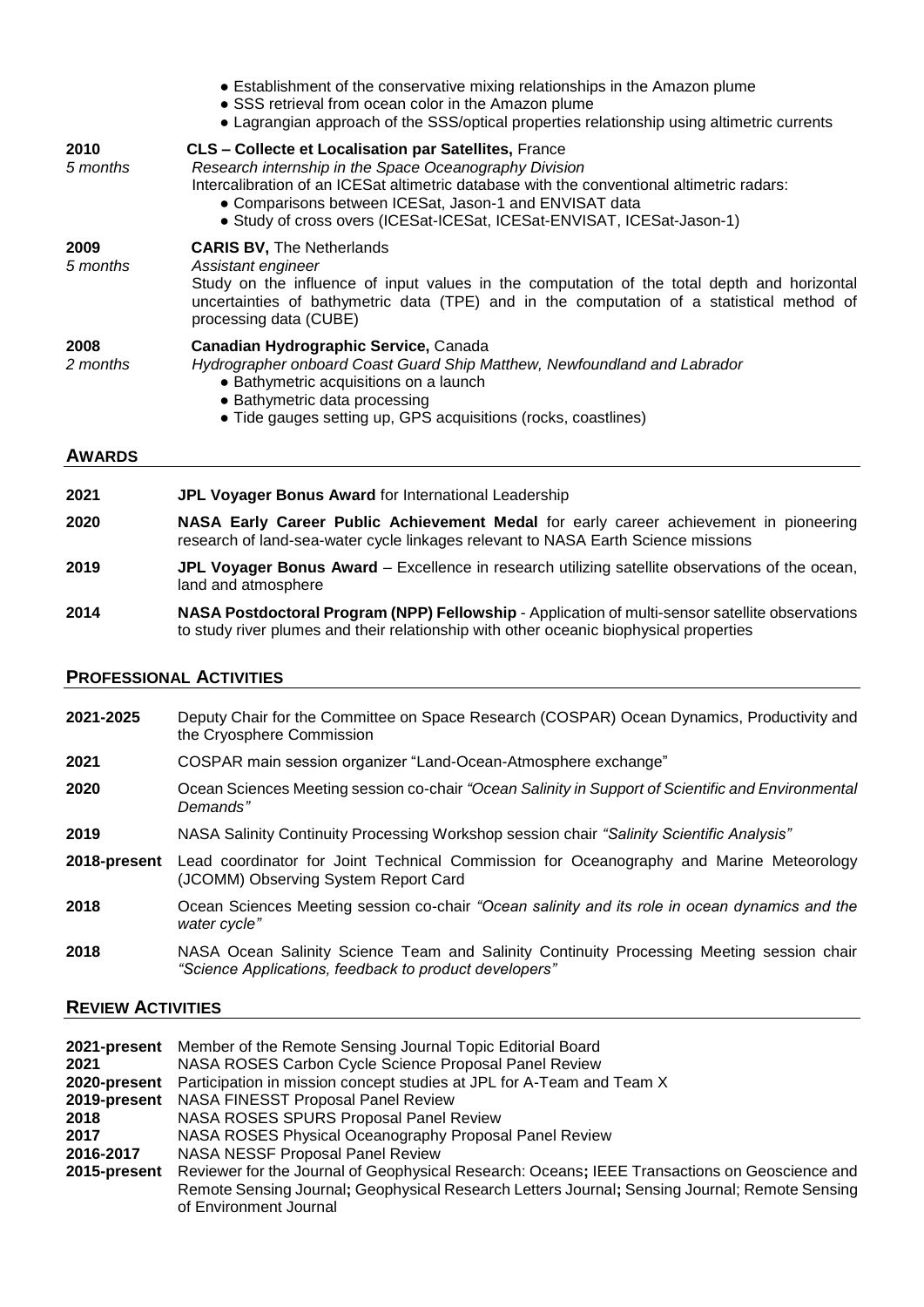### **MEDIA ACTIVITIES**

| 2020             | Public Engagement Video and Live Q&A for the Sentinel 6 Mike Freilich Satellite Mission -<br>https://www.youtube.com/watch?feature=youtu.be&v=JQVdinYJXds&app=desktop                                                                                  |
|------------------|--------------------------------------------------------------------------------------------------------------------------------------------------------------------------------------------------------------------------------------------------------|
| 2020             | Research highlighted in a NASA/JPL press release "Prior Weather Linked to Rapid Intensification of<br>Hurricanes Near Landfall" - https://www.jpl.nasa.gov/news/news.php?feature=7763                                                                  |
| 2020             | Research Insights Interview on the NASA Salinity Website - https://salinity.oceansciences.org/data-<br>salinity-07.htm                                                                                                                                 |
| 2019             | Research highlighted in a NASA/JPL press release "Seasonal Monsoon Rains Block Key Ocean<br>Current" - https://www.jpl.nasa.gov/news/news.php?feature=7404                                                                                             |
| 2018             | Research highlighted on the NASA Earth Science Directorate website "A Year in Review: New Earth<br>Discoveries in 2018" - https://science.nasa.gov/earth-science/programs/research-analysis/year-in-<br>review-2018/sea-surface-salinity-severe-storms |
| 2018             | Research highlighted on the CNES-CLS website - https://duacs.cls.fr/studies-applications/ocean-<br>eddies-and-river-plume-extension-seen-from-space/                                                                                                   |
| 2016             | Research highlighted in a NASA/JPL press release "The Lifecycle of a Flood Revealed" -<br>https://www.jpl.nasa.gov/news/news.php?release=2016-275                                                                                                      |
| <b>MENTORING</b> |                                                                                                                                                                                                                                                        |

- **2020** Mentor for a summer intern at JPL (Karly Ulfsax) from University of North Carolina **2019-2021** PhD committee member of Odilon Houndegnonto, LOPS, France – "Study of thermohaline variability of the ocean river plume in the Gulf of Guinea"
- **2017** Co-advisor for a Cal State LA master student in hydrology

#### **PEER-REVIEWED JOURNAL PUBLICATIONS**

**Fournier S.,** Lee T. (2021) Seasonal and Interannual Variability of Sea Surface Salinity Near Major River Mouths of the World Ocean Inferred from Gridded Satellite and In-Situ Salinity Products. *Remote Sens. 13, 728. doi.org/ 10.3390/rs13040728*

Yu L., Bingham F.M., Lee T., Dinnat E., **Fournier S**., Melnichenko O.V., Tang W. (2021) Revisiting the Global Patterns of Seasonal Cycle in Sea Surface Salinity, *Journal of Geophysical Research: Oceans, doi.org/10.1002/essoar.10504335.1, in review*

Dzwonkowski, B., Coogan, J., **Fournier, S**., Lockridge, G., Park, K., & Lee, T. (2020). Compounding impact of severe weather events fuels marine heatwave in the coastal ocean. *Nature communications, 11(1), 1-10. doi.org/10.1038/s41467-020-18339-2*

**Fournier S.,** Lee T., Wang X., Armitage T.W.K., Wang O., Fukumori I., Kwok R. Sea surface salinity as a proxy for Arctic Ocean freshwater changes. *Journal of Geophysical Research: Ocean, e2020JC016110, doi: 10.1029/2020JC016110*.

Reul N., Grodsky S.A., Arias M., Boutin J., Catany R., Chapron B., D'Amico F., Dinnat E., Donlon C., Fore A., **Fournier S.**, Guimbard S., Hasson A., Kolodziejczyk N., Lagerloef G., Lee T., LeVine D., Lindstrom E., Maes C., Mecklenburg S., Meissner T., Olmedo E., Sabia R., Tenerelli J., Thouvenin-Masson C., Turiel A., Vergely J.L., Vinogradova N., Wentz F., and Yueh S. (2020) Sea Surface Salinity estimates from Spaceborne L-band radiometers: an overview of the first 9 years of observations (2010-2019). *Remote Sensing of Environment, Volume 242, 111769, doi.org/10.1016/j.rse.2020.111769*

**Fournier, S**., Lee, T., Tang, W., Steele, M., Olmedo, E. (2019) Evaluation and Intercomparison of SMOS, Aquarius, and SMAP Sea Surface Salinity Products in the Arctic Ocean. *Remote Sensing, 11*(24), 3043. *doi.org/10.3390/rs11243043*

**Fournier, S**., Reager, J.T., Dzwonkowski, B., Vazquez-Cuervo, J. (2019). Statistical mapping of freshwater origin and fate signatures as land/ocean 'regions of influence' in the Gulf of Mexico. *Journal of Geophysical Research: Oceans, doi.org/10.1029/2018JC014784*

Vinogradova N., Lee T., Boutin J., Drushka K., **Fournier S.,** Sabia R., Stammer D., Bayler E., Reul N., Gordon A., Melnichenko O., Li L., Hackert E., Martin M., Kolodziejczyk N., Hasson A., Brown S., Misra S., and Lindstrom E.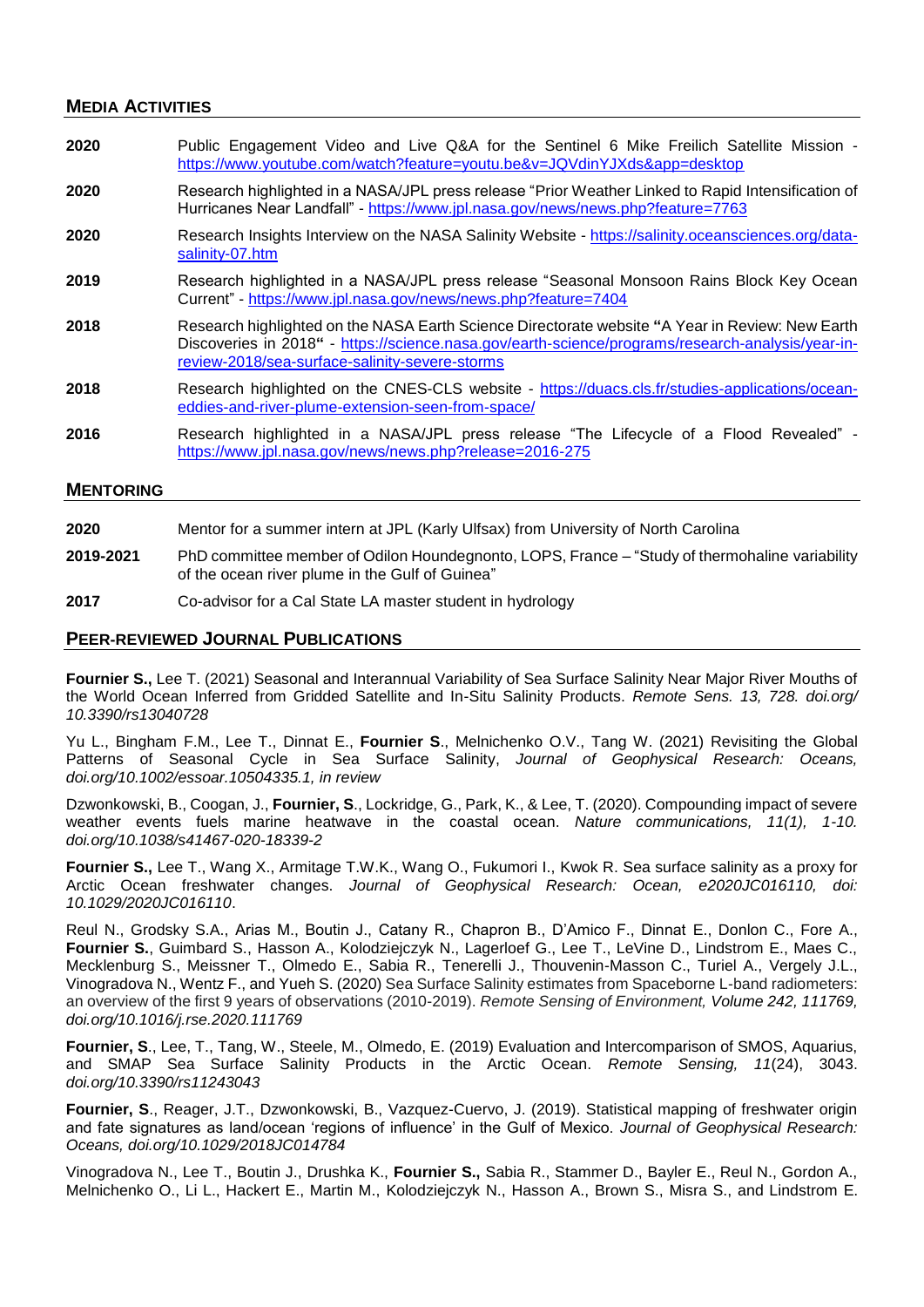(2019) Satellite Salinity Observing System: Recent Discoveries and the Way Forward. *Frontiers in Marine Science, Frontiers Media, 2019, 6, pp.243. doi.org/10.3389/fmars.2019.00243*

Lee, T., **Fournier, S**., Gordon, A. L., and Sprintall, J. (2019). Maritime Continent water cycle regulates low-latitude chokepoint of global ocean circulation. *Nature communications,* 10(1), 2103. doi.org/10.1038/s41467-019-10109-z

Olmedo, E., Gabarró, C., González-Gambau, V., Martínez, J., Ballabrera-Poy, J., Turiel, A., Portabella, M., **Fournier, S**. and Lee, T. (2018). Seven Years of SMOS Sea Surface Salinity at High Latitudes: Variability in Arctic and Sub-Arctic Regions. *Remote Sensing, 10(11), p.1772. doi.org/10.3390/rs10111772*

Vazquez-Cuervo J., **Fournier S**., Dzwonkowski B. (2018) Intercomparison of In-Situ and Remote Sensing Salinity Products in the Gulf of Mexico, a River-Influenced System**.** *Remote Sens, 10(10), 1590. doi.org/10.3390/rs10101590*

Dzwonkowski, B., **Fournier, S.**, Reager, J.T., Milroy, S., Park, K., Shiller, A.M., Greer, A.T., Soto, I., Dykstra, S.L. and Sanial, V., 2018. Tracking sea surface salinity and dissolved oxygen on a river-influenced, seasonally stratified shelf, Mississippi Bight, northern Gulf of Mexico. *Continental Shelf Research*, *169*, pp.25-33. *doi.org/10.1016/j.csr.2018.09.009*

Dzwonkowski, B., **Fournier, S**., Park, K., Dykstra, S.L. and Reager, J.T. (2018) Water Column Stability and the Role of Velocity Shear on a Seasonally Stratified Shelf, Mississippi Bight, Northern Gulf of Mexico. *Journal of Geophysical Research: Oceans. doi.org/10.1029/2017JC013624*

Tang, W.; Yueh, S.; Yang, D.; Fore, A.; Hayashi, A.; Lee, T.; **Fournier, S**.; Holt, B. (2018) The Potential and Challenges of Using Soil Moisture Active Passive (SMAP) Sea Surface Salinity to Monitor Arctic Ocean Freshwater Changes. *Remote Sens., 10, 869. doi.org/10.3390/rs10060869*

**Fournier S**., Vialard J., Lengaigne M., Lee T., Gierach M. (2017). Modulation of the Ganges-Brahmaputra river plume by the Indian Ocean Dipole and eddies inferred from satellite observations. *Journal of Geophysical Research: Oceans, 122. doi.org/10.1002/2017JC013333*

**Fournier, S.**, Vandemark, D., Gaultier, L., Lee, T., Jonsson, B., & Gierach, M. M. (2017). Interannual variation in offshore advection of Amazon-Orinoco plume waters: Observations, forcing mechanisms, and impacts. *Journal of Geophysical Research: Oceans, 122. doi.org/10.1002/2017JC013103*

**Fournier, S**., Reager, J. T., Lee, T., Vazquez‐Cuervo, J., David, C. H., Gierach, M. M. (2016). SMAP observes flooding from land to sea: The Texas event of 2015. *Geophys. Res. Lett., 43, 10,338–10,346, doi:10.1002/2016GL070821.*

**Fournier S.**, Lee T., Gierach M. (2016). Seasonal and interannual variations of sea surface salinity associated with the Mississippi River plume observed by SMOS and Aquarius. *Remote Sensing of Environment, Volume 180, 2016, Pages 431-439, ISSN 0034-4257, doi.org/10.1016/j.rse.2016.02.050.*

**Fournier S.**, Chapron B., Salisbury J., Vandemark D., Reul N. (2015). Comparison of spaceborne measurements of Sea Surface Salinity and colored detrital matter in the Amazon plume. *J. Geophys. Res. Oceans, 120, 3177–3192, doi.org/10.1002/2014JC010109.*

Reul N., Quilfen Y., Charpon B., **Fournier S.**, Kudryavtsev V., Sabia R. (2014). Multi-Sensor Observations of the Amazon Orinoco River Plume Interactions with Hurricanes. *J. Geophys. Res. Oceans, 119, 8271–8295, doi.org/10.1002/2014JC010107.*

Reul N., **Fournier S.**, Boutin J., Hernandez O., Maes C., Chapron B., Alory G., Quilfen Y., Tenerelli J., Morisset S., Kerr Y., Mecklenburg S., and Delwart S. (2014). Sea surface salinity observations from space with the SMOS satellite: A new means to monitor the marine branch of the water cycle. *J. et al. Surv Geophys (2014) 35: 681. doi.org/10.1007/s10712-013-9244-0.*

## **PEER-REVIEWED BOOK CHAPTERS**

McPhaden, M.J., T. Lee, **S. Fournier**, and M.A. Balmaseda, 2020: ENSO Observations, Chpt.3 in: "El Niño Southern Oscillation in a Changing Climate", M. J. McPhaden, A. Santoso, and W. Cai, Eds. AGU Geophysical Monograph Series, ISBN: 978-1-119-54812-6. 528pp. Wiley, Hoboken NJ.

Reul N., **Fournier S.**, Boutin J., Hernandez O., Maes C., Chapron B., Alory G., Quilfen Y., Tenerelli J., Morisset S., Kerr Y., Mecklenburg S., and Delwart S. (2014). Sea surface salinity observations from space with the SMOS satellite: A new means to monitor the marine branch of the water cycle. The Earth's Hydrological Cycle, Springer

#### **NON-PEER-REVIEWED PUBLICATIONS**

Drushka K., Gaube P., Armitage T., Cerovecki I., Fenty I., **Fournier S.**, Gentemann C., Girton J., Haumann A., Lee T., Mazloff M., Padman L., Rainville L., Schanze J.J., Springer S., Steele M., Thomson J., Wilson E. (2020) A NASA high-latitude salinity campaign, *Community White Paper. [https://doi.org/10.6084/m9.figshare.12469154.v1.](https://doi.org/10.6084/m9.figshare.12469154.v1)*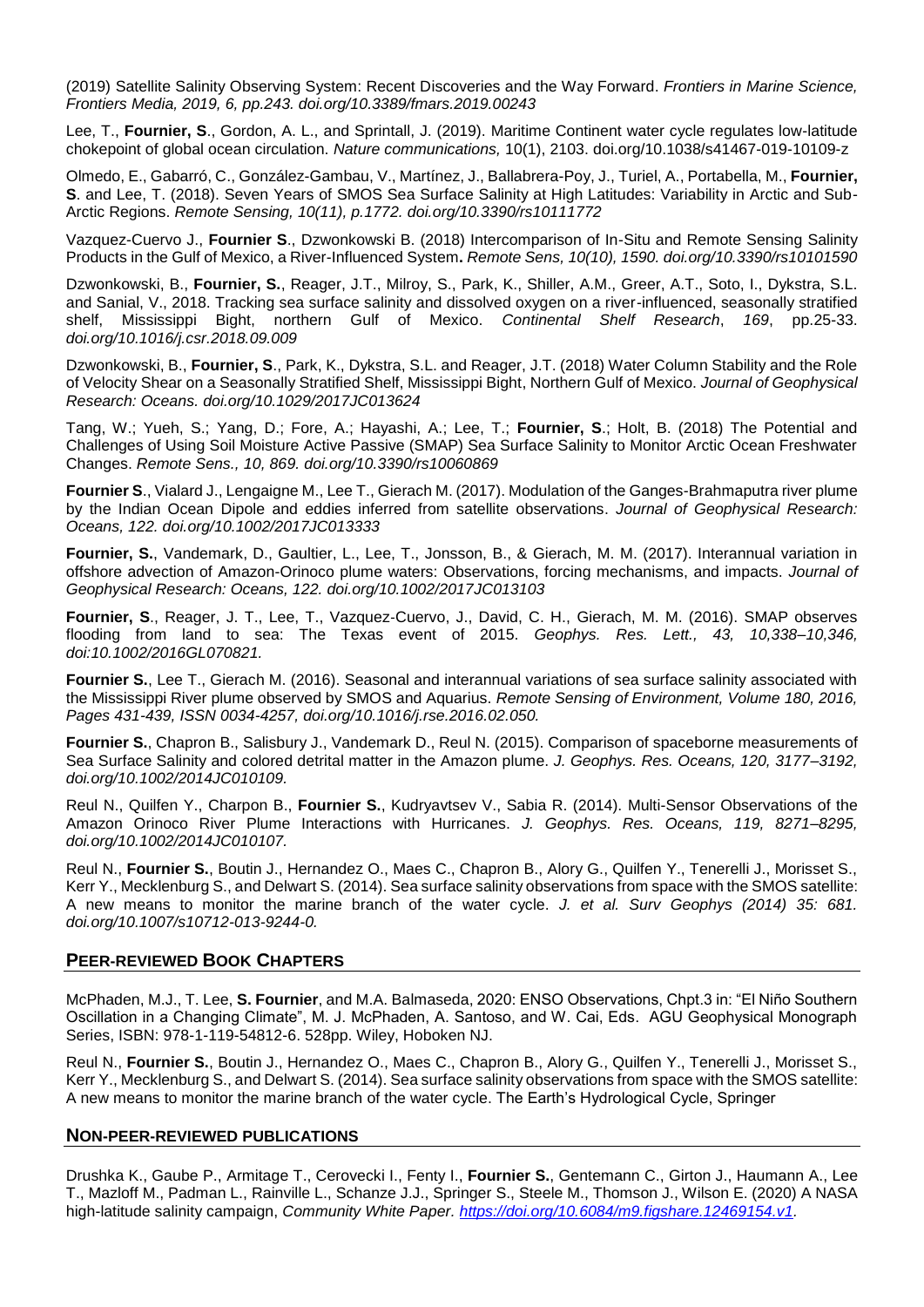Pavelsky, T. M., C. H. David, R. O. Green, **S. Fournier**, C. I. Michailovsky, S. Calmant, J. –F. Cretaux, J. D. Bales, S. Biancamaria, T. S. Bianchi, C. Dupouy, M. M. Gierach, C. B. Jones, B. Laignel, M. P. Lamb, C. J. Legleiter, J. – M. Martinez, J. M. Melack, F. E. Muller-Karger, J. E. Richey, E. Rodriguez, M. Simard, and L. C. Smith (2016), From the Mountains to the Sea: Interdisciplinary Science and Applications Driven by the Flow of Water, Sediment, and Carbon II, *2017-2027 Decadal Survey for Earth Science and Applications from Space of the National Academies of Sciences, Engineering and Medicine*, 2nd Request for Information, submitted on 2016-05-17

**Fournier S.** (2014) Spatio-temporal coherence between spaceborne measurements of salinity and optical properties in the Amazon-Orinoco plume region, PhD Thesis

Salisbury J., Vandemark D., **Fournier S.**, Reul N., Chapron B., Mannino A., Wollheim W.M. Linking the continental landmass to biogeochemical variability in the coastal ocean: the role of hydrological models and new satellite ocean color and salinity sensors (2012). *AGU Fall Meeting Proceedings, Abstracts, 1, L06.*

Reul N., Chapron B., Tenerelli J., **Fournier S.**, Quilfen Y. Sea Surface Salinity observations from Space: A new tool to monitor the oceanic freshwater cycle as well as ocean/land and ocean/atmosphere interactions (2012). *EGU General Assembly Conference Proceedings, Abstracts 14, 8720.*

**Fournier S.**, Reul N., Charpon B., Tenerelli J. Spatio-temporal coherence between spaceborne measurements of Salinity and Light Absorption in the Amazon plume region. (2011) *ESA-SOLAS, Earth Observation for Ocean Atmosphere Interaction Science Proceedings. ESA Special Publication 703, 10.*

## **FUNDED PROPOSALS**

- **2021-2024** Co-I: Salinity and stratification at the sea ice edge. *ROSES 2020, Ocean Salinity Field Campaign [PI: Drushka]*
- **2021-2024** Co-I: An investigation of mechanisms that drive compounding connections between tropical cyclones and marine heatwaves in the coastal ocean. *ROSES 2020, Physical Oceanography [PI: Dzwonkowski]*
- **2020-2023** PI: Satellite sea surface salinity sampling error. *ROSES 2019, Ocean Salinity Science Team [PI: Fournier]*
- **2018-2020** Co-I: Evaluation of Sea Surface Salinity Retrievals for the Arctic Ocean From L-band Satellites Using In-situ Observations and Satellite Altimetry and Gravimetry. *Unsollicited Proposal [PI: Lee]*
- **2016-2019** Science PI: SMAP observations to trace the lifecycle of hydrologic extreme events from land to ocean. *ROSES 2015, Science Utilization of the SMAP Mission [PI: Reager]*

## **INVITED TALKS**

**Fournier S., Arctic Ocean Freshwater Changes as detected by sea surface salinity, sea level and ocean bottom** pressure. *Salinity Science Seminar (FOR1740 + CCI+SSS User meeting), 26-27 September 2019, Hamburg, Germany – invited oral presentation.*

**Fournier S**., Ocean salinity, a key parameter to study the linkages of the oceans with the terrestrial water cycle. *AGU Fall Meeting, 10<sup>th</sup> – 14<sup>th</sup> December 2018, Washington, DC, USA – invited oral presentation.* 

## **CONFERENCES**

**Fournier S.,** T. Lee, W. Tang, M. Steele, E. Olmedo. Evaluation and Intercomparison of SMOS, Aquarius and SMAP Sea Surface Salinity Products in the Arctic Ocean. *COSPAR Scientific Assembly – 28th January – 4 th February 2021, Sydney, Australia – oral presentation*

**Fournier S**., JT Reager, B. Dzwonkowski, J. Vazquez. Statistical mapping of freshwater origin and fate signatures as land/ocean 'regions of influence' in the Gulf of Mexico. *COSPAR Scientific Assembly – 28th January – 4 th February 2021, Sydney, Australia – oral presentation*

**Fournier S.,** T. Lee, W. Tang, M. Steele, E. Olmedo. Seasonal and interannual variability of SMOS, SMAP and Argo sea surface salinity at the top 10 river mouths worldwide. *AGU Fall Meeting, 1 st – 17th December 2020 – oral presentation*

**Fournier S.,** T. Lee, W. Tang, M. Steele, E. Olmedo. Evaluation and Intercomparison of SMOS, Aquarius and SMAP Sea Surface Salinity Products in the Arctic Ocean. *Ocean Sciences Meeting, 16th – 21st February 2020, San Diego, USA – poster*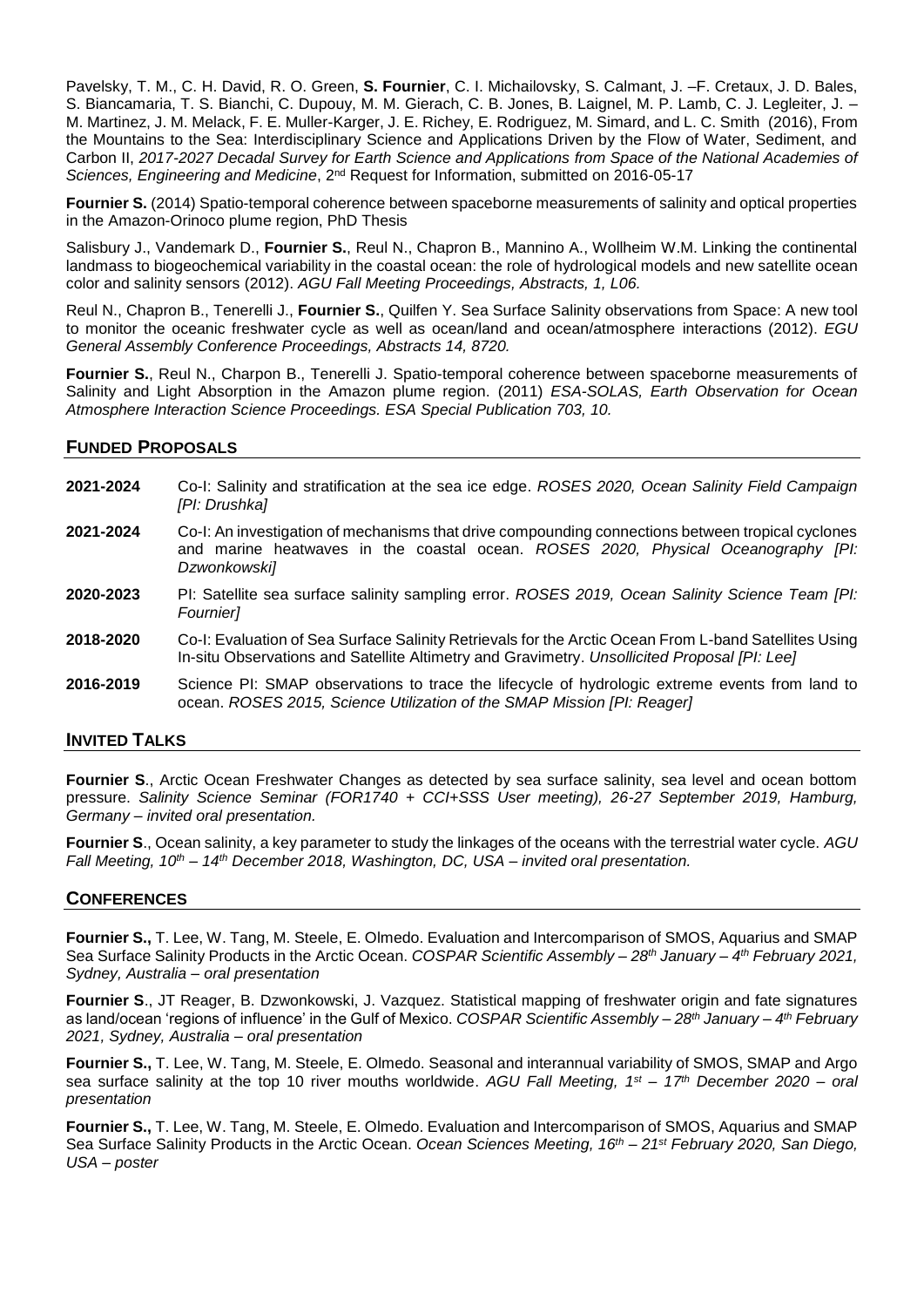**Fournier S**., JT Reager, B. Dzwonkowski, J. Vazquez. Statistical mapping of freshwater origin and fate signatures as land/ocean 'regions of influence' in the Gulf of Mexico. *AGU Fall Meeting – 9 th – 13th December 2019, San Francisco CA, USA – oral presentation*

**Fournier S.,** T. Lee, W. Tang, M. Steele, E. Olmedo. Intercomparison of satellite Sea Surface Salinity observations in the Arctic Ocean. *Ocean Obs 2019, 15th – 20th September 2019, Honolulu, HI, USA - poster*

**Fournier S.,** T. Lee, M. Steele, X. Wang, I. Fukumori, R. Kwok, and O. Wang. Arctic Ocean Freshwater Changes as detected by sea surface salinity, sea level and ocean bottom pressure. *Salinity Science Seminar, CCI+SSS User meeting, 26th – 27th September 2019, Hamburg, Germany – oral presentation*

**Fournier S.,** Lee T., Tang W., Steele M., Yueh S., and Olmedo E., Intercomparison of SMOS, Aquarius and SMAP Sea Surface Salinity Products in the Arctic Ocean. *Ocean Salinity Science Team and Salinity Continuity Processing meeting, 29 th April – 1 st May 2019, Santa Rosa, CA, USA – oral presentation*

Reager J.T., **Fournier S**., Dzwonkowski B., Vazquez‐Cuervo, J., *Using SMAP to study land-ocean fluxes in the Gulf of Mexico. AGU Fall Meeting, 10 th – 14 th December 2018, Washington, DC, USA – oral presentation.*

**Fournier S.**, Lee T., Wang X., Kwok R. Exploring the Synergy of Sea Surface Salinity, Sea Surface Height and Ocean Bottom Pressure to Study Arctic Ocean Freshwater Changes. *Ocean Salinity Science Workshop, 5th – 9 th November 2018, Paris, France*

**Fournier S., Lee T., Wang X., Kwok R. Exploring the Synergy of Sea Surface Salinity, Sea Surface Height and** Ocean Bottom Pressure to Study Arctic Ocean Freshwater Changes. *25 Years of Progress in Radar Altimetry Symposium, 24th – 29th September 2018, Ponta Delgada, Azores Archipelago, Portugal – oral presentation*.

**Fournier S.,** Lee T., Steele M., Intercomparison of satellite Sea Surface Salinity observations in the Arctic Ocean. *Ocean Salinity Science Team and Salinity Continuity Processing meeting, 27th – 29th August 2018, Santa Rosa, CA, USA – oral presentation*

**Fournier S**., Vialard J., Lengaigne M., Lee T., Gierach M. Modulation of the Ganges-Brahmaputra river plume by the Indian Ocean Dipole and eddies inferred from satellite observations. *Ocean Sciences Meeting, 11th – 16th February 2018, New Orleans, USA* – poster

**Fournier S**., Vandemark D., Gaultier L., Jonsson B., Lee T., Gierach M. Interannual variation in offshore advection of Amazon-Orinoco plume waters: observations, forcing mechanisms, and impacts. *AGU Fall Meeting, 11th – 15th December 2017, New Orleans, LA, USA – oral presentation.*

**Fournier S**., Reager J.T., Dzwonkowski B., Vazquez‐Cuervo, J., SMAP observations to trace the lifecycle of hydrologic extreme events from land to ocean. *SUSMAP Science Team meeting, 19th – 20 th October 2017, Cambridge, MA, USA – oral presentation.*

**Fournier S**., Vialard J., Lengaigne M., Lee T., Gierach M. Modulation of the Ganges-Brahmaputra river plume by the Indian Ocean Dipole and eddies inferred from satellite observations. *Ocean Surface Topography Science Team Meeting, 23rd – 27th October 2017, Miami, FL, USA – oral presentation.*

**Fournier S**., Vialard J., Lengaigne M., Lee T., Gierach M. Modulation of the Ganges-Brahmaputra river plume by the Indian Ocean Dipole and eddies inferred from satellite observations. *Indian Ocean Science Workshop, 11th – 13th September 2017, La Jolla, USA – poster.*

**Fournier S**., Vialard J., Lengaigne M., Lee T., Gierach M. Modulation of the Ganges-Brahmaputra river plume by the Indian Ocean Dipole and eddies inferred from satellite observations. *Global Ocean Salinity and the Water Cycle Workshop, 22nd – 26th May 2017, Woods Hole, USA – oral presentation.*

**Fournier S**., Vandemark D., Gaultier L., Jonsson B., Lee T., Gierach M. Interannual variation in offshore advection of Amazon-Orinoco plume waters: observations, forcing mechanisms, and impacts. *Global Ocean Salinity and the Water Cycle Workshop, 22nd – 26th May 2017, Woods Hole, USA - poster.*

**Fournier, S**., Reager, J. T., Lee, T., Vazquez‐Cuervo, J., David, C. H., & Gierach, M. M. SMAP observes flooding from land to sea: The Texas event of 2015. *EGU, 24th – 28th April 2017, Vienna, Austria – oral presentation.*

**Fournier, S**., Reager, J. T., Lee, T., Vazquez‐Cuervo, J., David, C. H., & Gierach, M. M. SMAP observes flooding from land to sea: The Texas event of 2015. *AGU Fall Meeting, 12th – 16th December 2016, San Francisco, USA – oral presentation.*

**Fournier S.**, Lee T., Gierach M., Seasonal and interannual variations of sea surface salinity associated with the Mississippi River plume observed by SMOS and Aquarius. *ESA Living Planet Symposium, 8 th – 13th May 2016, Prague, Czech Republic* – poster.

**Fournier S.**, Gaultier L., Vandemark D., Lee T., Salisbury J., Monitoring the Amazon plume northwestward transport along Lagrangian pathways. *EGU, 17 th – 22nd April 2016, Vienna, Austria* – oral presentation.